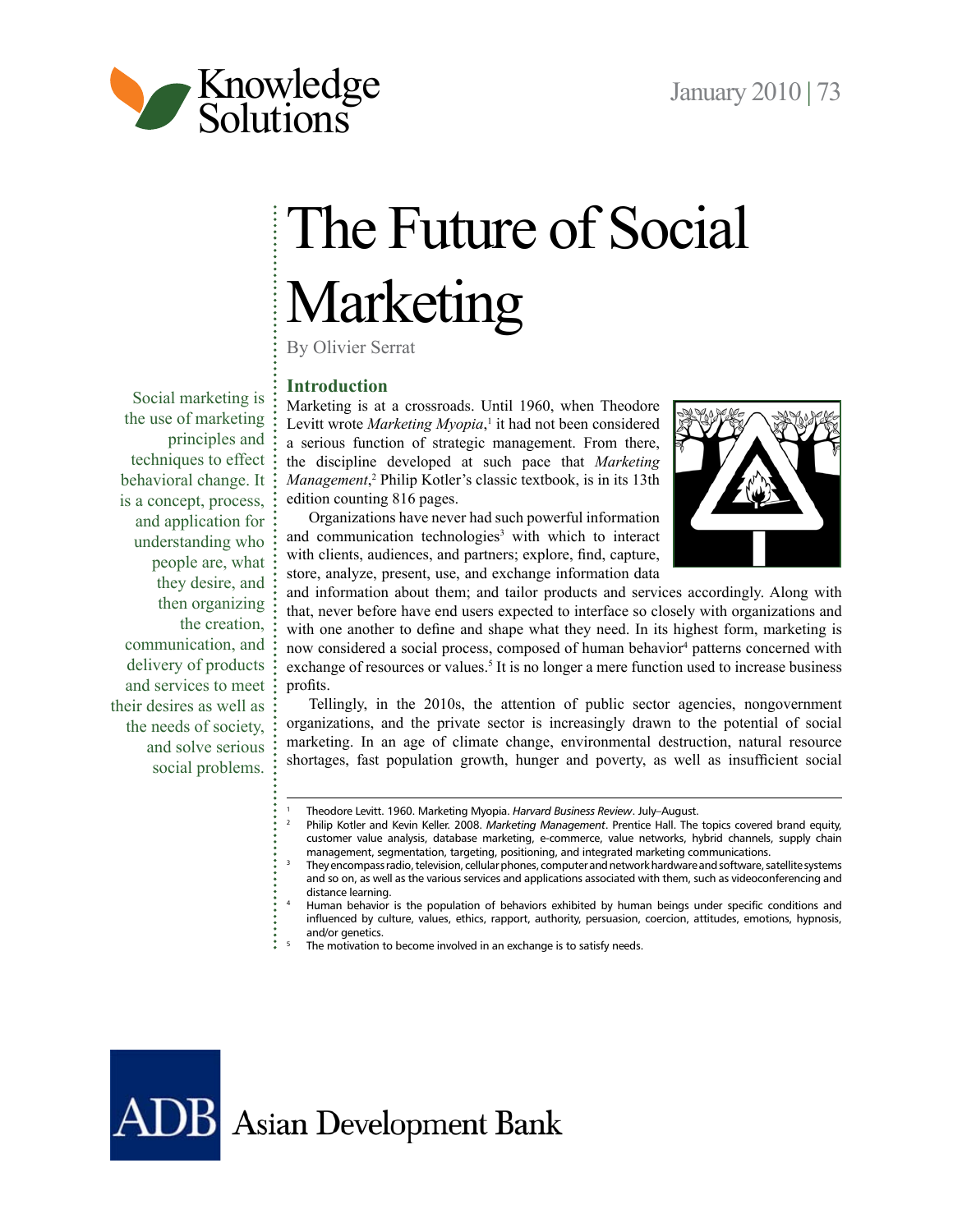

services, what contributions might marketing make? Expressly, some ask whether the tools of marketing can be used to promote public goods in areas other than public health, the traditional arena of social marketing.<sup>6</sup> Might, for instance, its applications help encourage wider socially and environmentally beneficial behavioral changes, promote protective behaviors, prevent risky behavior, increase use of community services, or facilitate the formulation and adoption of new policies and standards? The behavior, that is, not just of individual citizens but also of public sector agencies, nongovernment organizations, and the private sector.

## **Definition**

The term "social marketing" was coined by Philip Kotler and Gerald Zaltman<sup>7</sup> in 1971. Drawing from bodies of knowledge such as psychology, sociology, anthropology, political science, and communication theory with practical roots in advertising, public relations, and market research—it is the application of principles and techniques drawn from the commercial sector to influence a target audience to voluntarily accept, reject, modify, or abandon a behavior for the benefit<sup>8</sup> of individuals, groups, organizations, or society as a whole. Its intent is to create positive social change. It can be applied to promote merit products and services or to make a target audience avoid demerit products and services and thus promote its well-being.

#### **The Dimensions of Social Marketing**

Some consider social marketing to do little but use the principles and practices of generic marketing to achieve noncommercial goals. This is an oversimplification: social marketing involves changing seemingly intractable behaviors in composite environmental, economic, social, political, and technological circumstances with (more often than not) quite limited resources. If the basic objective of corporate marketers is to satisfy shareholders, the bottom line for social marketers is to meet society's desire to improve quality of life.<sup>9</sup> This requires a long-term planning approach that moves beyond the individual end user to groups, organizations, and society, characterized in the figure below. Hence, the desired outcomes of social marketing are usually ambitious: the products are more complex, demand is diverse, the target groups are challenging, the necessary involvement of end users is greater, and competition is more varied. However, like generic marketing, behaviors are always the focus: social marketing is also based on the voluntary (but more difficult)<sup>10</sup> exchange of costs and benefits between two or more parties. To this end, social marketing too proposes a useful framework for planning, a framework that social marketers can associate with other approaches at a time when global, regional, national, and local problems have become more critical. (The other approaches might include advocacy; mobilizing communities; building strategic alliances with public sector agencies, nongovernment organizations, and the private sector;<sup>11</sup> and influencing the media.) Unsurprisingly, besides public health,<sup>12</sup> social marketing is being applied in environmental, $13$  economic, $14$  and educational<sup>15</sup> fields, among others.

<sup>6</sup> Famously, as long ago as 1952, research psychologist Gerhart Wiebe posed the much-quoted question, "Why can't you sell brotherhood and rational thinking like you sell soap?" He then argued that the success of mass persuasion, in terms of motivating behavior, is a function of the audience member's experience with regard to five factors: (i) the force, (ii) the direction, (iii) the mechanism, (iv) the adequacy and compatibility, and (v) the distance. See Gerhart Wiebe. 1952. Merchandising Commodities and Citizenship on Television. *The Public Opinion Quarterly*. Vol. 15, No. 4, pp. 679–691.

<sup>7</sup> Philip Kotler and Gerald Zaltman. 1971. Social Marketing: An Approach to Planned Social Change. *Journal of Marketing*. Vol. 35, pp. 3–12. 8 Behavior will change only if perceived benefits outweigh perceived costs.

<sup>9</sup> <sup>9</sup> This does not mean that commercial marketers cannot contribute to achievement of social good.<br><sup>10</sup> Social marketing asks target audiences to do something for which social marketers will not alway

Social marketing asks target audiences to do something for which social marketers will not always be able to give immediate payback, or show them something in return, most importantly in the near term. In addition, they must usually concentrate on removing barriers to an activity while enhancing the benefits.

<sup>11</sup> Many social marketing issues are so complex that one organization cannot address them alone.

<sup>12</sup> Applications include cholesterol, tobacco prevention, safety, drug abuse, drinking and driving, seatbelt laws, nutrition, obesity, physical activity, HIV/AIDS, immunization, mental health, breast feeding, breast cancer screening, and family planning.

<sup>13</sup> Instances are pollution, energy conservation, clean air, safer water, recycling, and preservation of forests and national parks.

Areas relate to attracting investors, revitalizing older cities, boosting job skills and training, and civic involvement.

<sup>&</sup>lt;sup>15</sup> Cases in point are literacy and stay in school.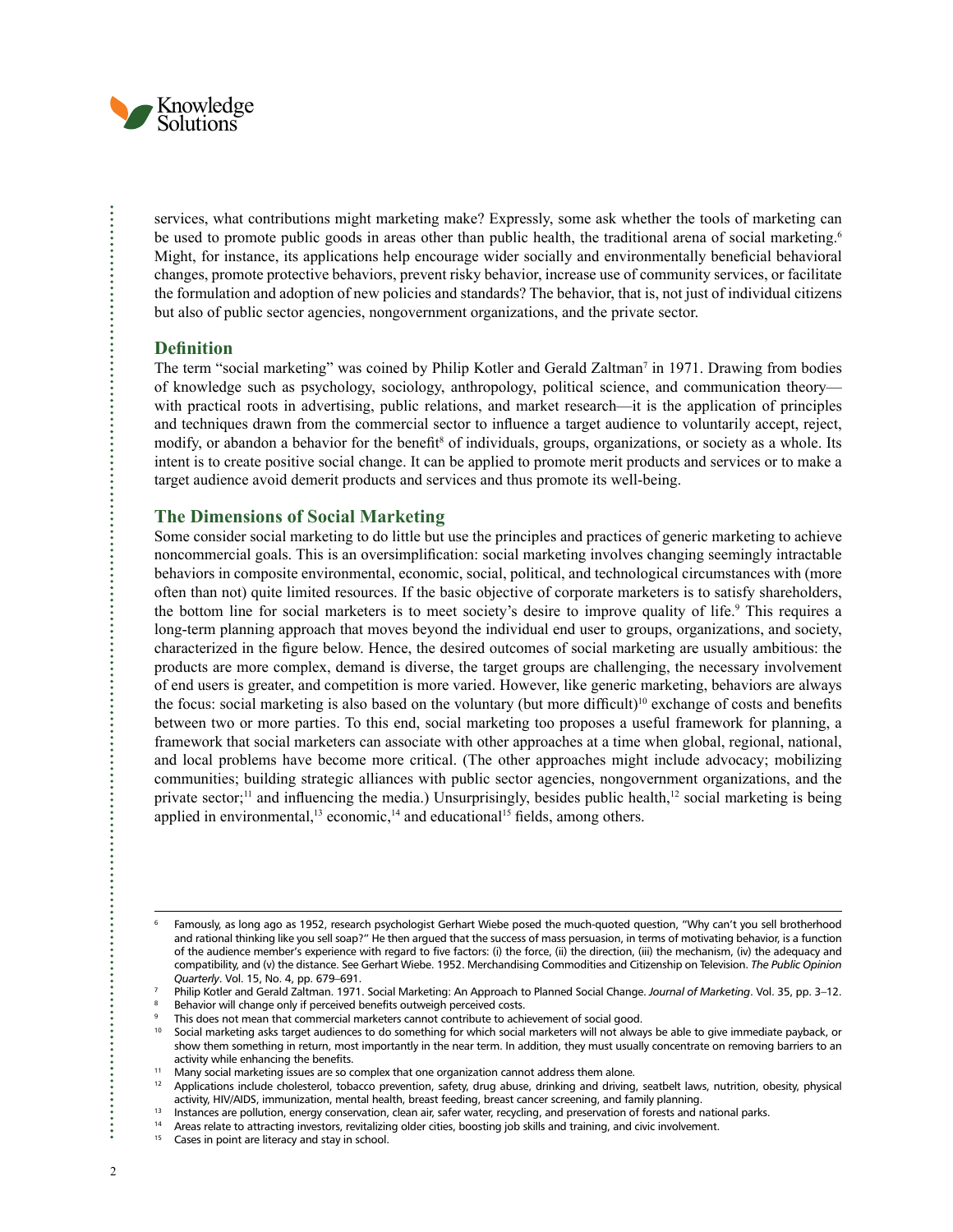| Figure 1: Types of Social Change by Time and Level of Society |                                    |                                               |                                 |
|---------------------------------------------------------------|------------------------------------|-----------------------------------------------|---------------------------------|
|                                                               | <b>Micro Level</b><br>(Individual) | <b>Group Level</b><br>(Organization)          | <b>Macro Level</b><br>(Society) |
| <b>Short-Term Change</b>                                      | <b>Behavior Change</b>             | Change in Norms<br>(Administrative<br>Change) | Policy Change                   |
| Long-Term Change                                              | Lifestyle Change                   | Organizational Change                         | Sociocultural Evolution         |

Source: Adapted from Sidney Levy and Gerald Zaltman. 1975. *Marketing, Society, and Conflict*. Prentice Hall.

In the United Kingdom, the National Social Marketing Center has worked to clarify the salient features of social marketing. Building on work by Alan Andreasen in the United States, it has drawn social marketing benchmark criteria. They aim to ease understanding of the principles and techniques of social marketing, encourage consistency of approach leading to impact, uphold flexibility and creativity to tailor interventions to

*Always remember that you are absolutely unique. Just like everyone else.* —Margaret Mead

different needs, facilitate capture and sharing of transferable learning between interventions, and assist monitoring and evaluation of interventions. Other criteria, critical to successful interventions, might have been included, e.g., strategic planning, partnership and stakeholder engagement,

monitoring and evaluation, etc. However, those that the National Social Marketing Center promotes are unique to social marketing. The criteria are

- **Orientation.** This implies a strong client orientation, with importance attached to understanding where the customer is starting from, e.g., their values, experiences, knowledge, beliefs, attitudes, and needs, and the social context in which they live and work.
- **Behavior.** This refers to a clear focus on understanding existing behavior and key influences upon it, alongside developing clear behavioral goals. These can be divided into actionable and measurable stages, phased over time.
- **Theory.** This connotes the use of behavioral theories to understand human behavior and to build programs around this understanding.
- **Insight.** This calls for gaining a deep understanding and insight into what moves and motivates people.
- **Exchange.** This rests on the use of the "exchange" concept understanding what is being expected of people, and the real cost to them.
- **Competition.** This hinges on the use of the "competition" concept. This means understanding factors that impact on people and compete for their time.
- **Segmentation.** This demands that the audience be clarified using segmentation to target people effectively.
- **Methods Mix.** This requires the use of a mix of different interventions or methods to achieve a behavioral goal. When used at the strategic level this is referred to as the intervention mix. When used operationally, it is described as the marketing mix.

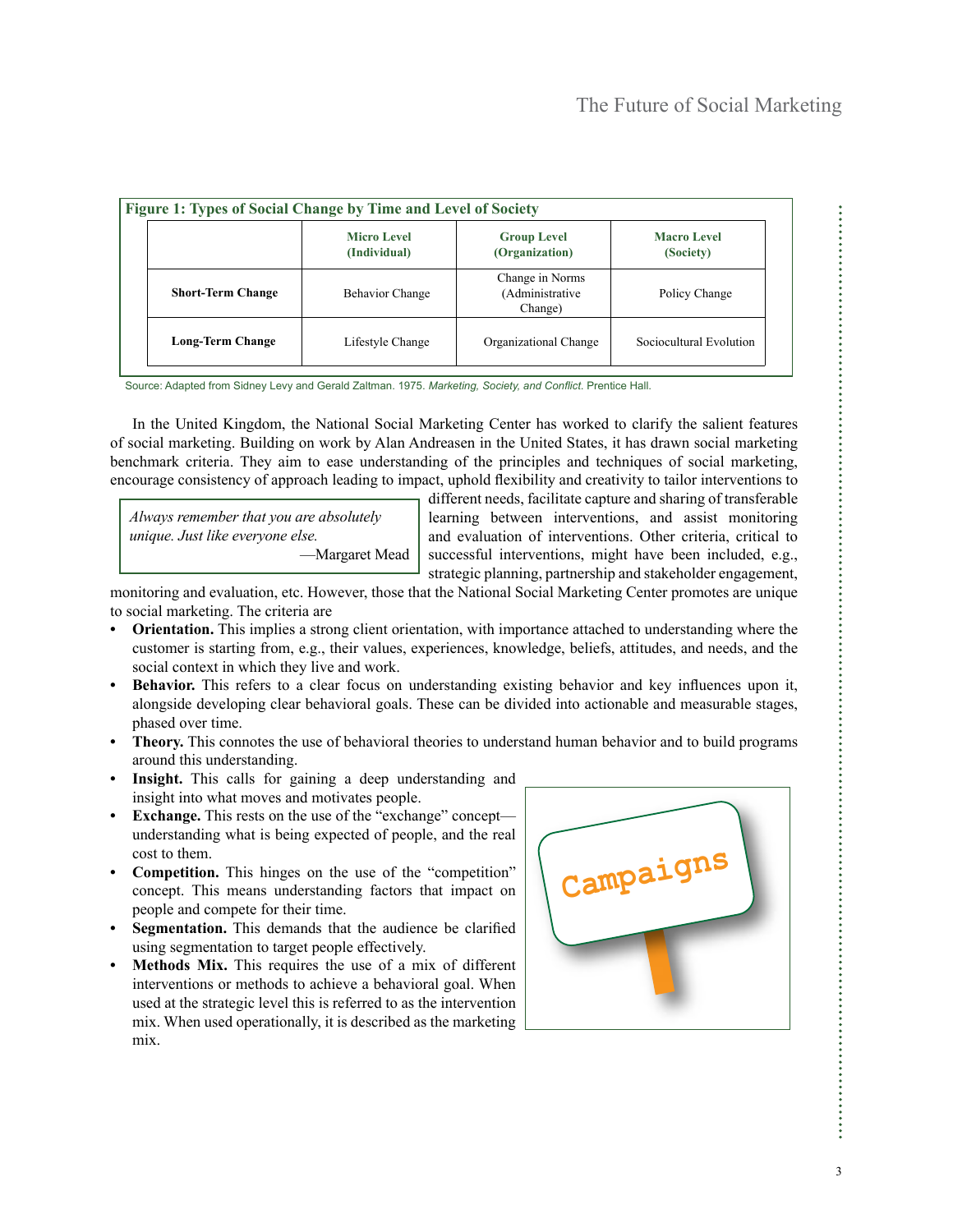

 $\ddot{\cdot}$ 

つのののかわからない しゅうしゅうしゅう のうろう のうりつ しゅうしゅう しゅうしゅう のうりつ うりつ うりつ うしゅう しゅうしゅう うりつ うりつ うりつ うりつ うりつ うりつ うりつ うりつ うりつし

| <b>Criterion</b> | <b>Explanation</b>                                                                                                                                                                                                                                                                                                                                                                                                                                                                                                                                                                                                                                                                                                                                                                                                                      |
|------------------|-----------------------------------------------------------------------------------------------------------------------------------------------------------------------------------------------------------------------------------------------------------------------------------------------------------------------------------------------------------------------------------------------------------------------------------------------------------------------------------------------------------------------------------------------------------------------------------------------------------------------------------------------------------------------------------------------------------------------------------------------------------------------------------------------------------------------------------------|
| Orientation      | A long-term outlook based on continuing programs rather than one-off campaigns underpins the intervention.<br>$\bullet$<br>The intervention should be strategic rather than tactical. Since the orientation is on relationships—and building<br>a reputation takes time, authenticity, and consistency in words and actions—notions of branding are relevant.<br>A broad and robust understanding of the target group is developed that focuses on understanding everyday<br>lives.<br>Formative research is used to identify the target group's values, experiences, knowledge, beliefs, attitudes, and<br>needs and build a relationship through participation at all stages in the development of the intervention.<br>A range of different qualitative and quantitative research techniques combining data from various primary and |
|                  | secondary sources is used to inform understanding.                                                                                                                                                                                                                                                                                                                                                                                                                                                                                                                                                                                                                                                                                                                                                                                      |
| Behavior         | A broad and robust behavioral analysis is undertaken to gather a rounded picture of current behavioral patterns<br>$\bullet$<br>and trends for both the problem and desired behavior.<br>The intervention focuses on specific behaviors, not just information.<br>The intervention seeks to consider and address domains related to the formation and establishment of behavior,<br>the maintenance and reinforcement of behavior, behavioral change, and behavioral controls based on ethical<br>principles.                                                                                                                                                                                                                                                                                                                           |
|                  | The intervention has specific actionable and measurable behavioral objectives and associated indicators.<br>$\bullet$                                                                                                                                                                                                                                                                                                                                                                                                                                                                                                                                                                                                                                                                                                                   |
| Theory           | An integrated and open theory framework is used.<br>$\bullet$<br>Theory is used transparently to inform and guide development and theoretical assumptions to be tested as part<br>$\bullet$<br>of the social marketing process.<br>The social marketing process takes into account behavioral theory across four primary bio-physical,<br>$\bullet$<br>psychological, social, and environmental or ecological domains.                                                                                                                                                                                                                                                                                                                                                                                                                  |
| Insight          | A focus is placed on gaining deeper understanding of what moves and motivates the target group. Social<br>$\bullet$<br>marketers conduct formative, process, and evaluative research to discover barriers to behavioral change and<br>develop approaches that address them.<br>The intervention is based on identifying and developing actionable insights using considered judgment.<br>$\bullet$                                                                                                                                                                                                                                                                                                                                                                                                                                      |
| Exchange         | The intervention incorporates an exchange analysis of the full cost to the target group of achieving the proposed<br>$\bullet$<br>benefit. Costs can be financial, physical, social, etc.<br>Incentives and disincentives are considered and tailored according to the target group, based on what it values.<br>$\bullet$<br>The exchange may be tangible or intangible.                                                                                                                                                                                                                                                                                                                                                                                                                                                               |
| Competition      | The internal and external forces that compete with the behavioral change are analyzed.<br>$\bullet$<br>Strategies aim to minimize the potential impact of competition by considering positive and problematic external<br>influences and influencers.<br>$\bullet$<br>The factors that compete for the time and attention of the target group are considered.                                                                                                                                                                                                                                                                                                                                                                                                                                                                           |
| Segmentation     | Traditional targeting, such as demographic, is used, but not relied on exclusively.<br>$\bullet$<br>Deeper segmented approaches are used that focus on what moves and motivates the target group, drawing on<br>٠<br>greater use of geographic, psychographic, and behavior-related data.<br>The intervention is tailored to specific target group segments and does not rely on "blanket" approaches.<br>$\bullet$<br>Future lifestyle trends are considered and addressed.<br>$\bullet$                                                                                                                                                                                                                                                                                                                                               |
| Methods Mix      | A range of methods, tailored to the selected target group segments, is used to establish an appropriate synergistic<br>mix that avoids reliance on one-size-fits-all approaches.<br>The strategic social marketing intervention considers four primary domains related to informing and encouraging,<br>$\bullet$<br>servicing and supporting, designing and adjusting the environment, and controlling and regulating.<br>In operational social marketing, the intervention considers the best application of the marketing mix that consists<br>of the four Ps of product (or service), place, price, and promotion. <sup>ª</sup> An intervention that only uses promotion is<br>social advertising, not social marketing.<br>Elements of the intervention are pretested with the target group.                                       |

#### **Table: Social Marketing Benchmark Criteria**

necessarily (indeed, not usually) a tangible item, and must compete successfully against what is being enjoyed from the current behavior. The place is where the target audience will perform the desired behavioral change (or where it may be thinking about the issue). To ease access, interventions should be moved to places that the target audience frequents, or when they perform the current behavior. The price is the cost or barriers the target audience faces in changing its behavior. The price can be financial, but the more important costs are social and emotional, e.g., time, effort, lifestyle, and psychological costs. Promotion relates to communication messages, materials, channels, and activities that will effectively reach the target audience about product (or service), place, and price variables. They include advertising, media relations, events, personal selling, entertainment, and direct mail. Social marketers may need to be very creative in the ways they promote products and services vis-à-vis sometimes hard-to-reach populations.

Source: Adapted from [National Social Marketing Center.](http://www.nsmcentre.org.uk/) 2010. Available: [www.nsmcentre.org.uk/](http://www.nsmcentre.org.uk/)

J.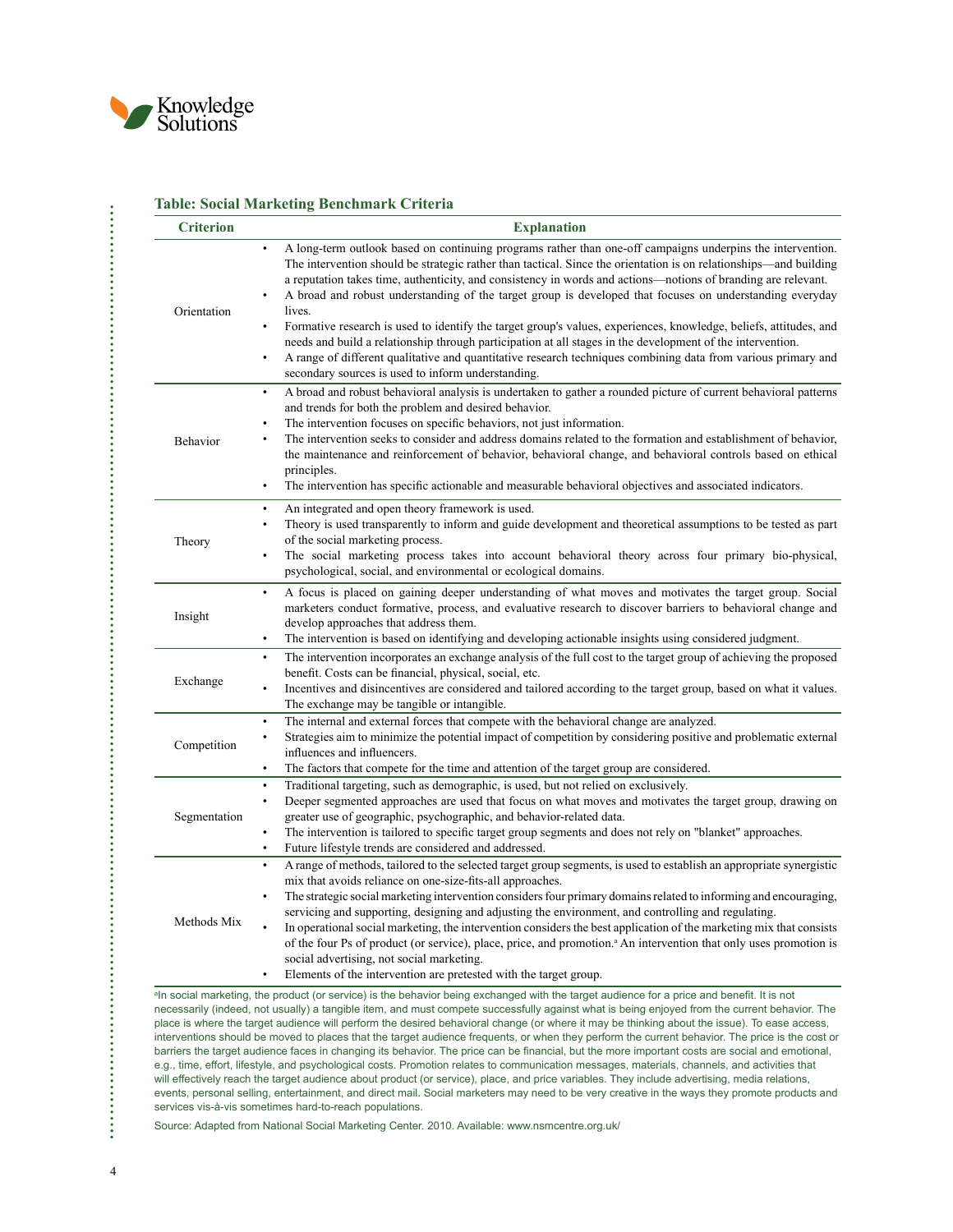..................

## **The Importance of Process**

The stages of the social marketing process will be familiar to anyone who has been involved in project or program development. However, the National Social Marketing Center highlights in particular the importance of the scoping stage—it drives the entire process. At the scoping stage, the primary concern is to establish clear, actionable, and measurable behavior goals to ensure focused development throughout the rest of the process. The effectiveness of social marketing rests on the demonstration of direct impact on behavior; it is this feature that sets social marketing distinctly apart from communication or awareness-raising approaches (where the main focus is on highlighting information and helping people understand it). The aim of the scoping part of the process is to define the objectives of the intervention and what the stakeholders want to achieve. This requires close engagement and much insight. At this stage, social marketers attempt to understand what moves and motivates the end users to determine how the behavioral goals might be reached. Referring to generic marketing, it might be useful to consider this stage as that when the product or service is defined.



Source: [National Social Marketing Center](http://www.nsmcentre.org.uk/). 2010. Available: [www.nsmcentre.org.uk/](http://www.nsmcentre.org.uk/)

The complexity of marketing a societal behavioral change requires that the process of social marketing be well structured. Yet, there may have been insufficient discussion of a step-by-step methodology for the social marketing process in the literature. The principal stages followed in public health applications in the United States are initial planning, formative research, strategy development, program development and pretesting of material and nonmaterial interventions, implementation, and monitoring and evaluation. The core marketing principles, the four Ps, are at the heart of this process because they are used at the initial planning stage.

#### **Box 1: A Quick Guide to Social Marketing**

- 1. Take advantage of prior and existing successful campaigns.
- 2. Start with target markets most ready for action.
- 3. Promote single, simple, doable behaviors.
- 4. Identify and remove barriers to behavioral change.
- 5. Bring real benefits into the present.
- 6. Highlight costs of competing behaviors.
- 7. Promote a tangible product or service to help target audiences perform the behavior.
- 8. Consider nonmonetary incentives in the form of recognition and appreciation.
- 9. Have a little fun with messages.
- 10. Use media channels at the point of decision making.
- 11. Get commitments and pledges.
- 12. Use prompts for sustainability.

Source: Philip Kotler and Nancy Lee. 2007. *Marketing in the Public Sector: A Roadmap for Improved Performance*. Pearson Education, Inc.

Note: Messages should be vivid, personal, and concrete. They should be delivered by individuals or organizations that are credible. They should be framed to indicate what individuals are losing by not acting. If the messages are threatening, social marketers should make sure they are coupled with specific instructions for the actions to take. The instructions should clearly relate to the desired behavioral change and be specific. They should make it easy for people to remember what to do, how to do it, and when to do it.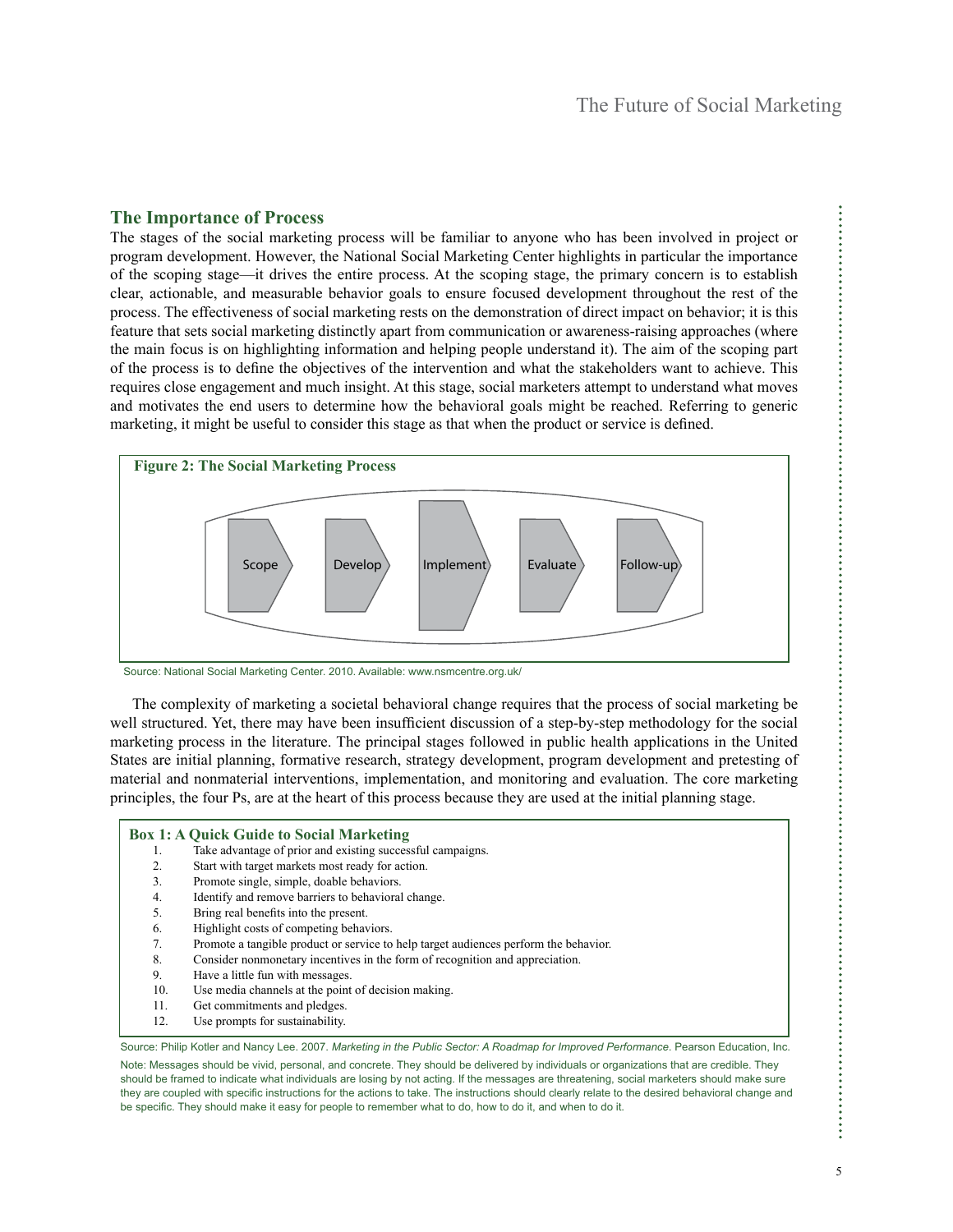

## **Social Marketing for a Sustainable Future**

Given the roots they share, both generic and social marketing have seen a move to relational capital and relationship marketing, away from transactional thinking. Somewhat belatedly, the private sector came to realize that it is easier, and more profitable, to retain clients than to continually attract new customers. Social marketing adopted that thinking earlier simply because it must embrace long-term strategic approaches. Indeed, the inescapable need for long-term thinking in social marketing and the related development of appropriate principles and techniques now position it advantageously in the quickening fight against global, regional, national, and local problems.

**Box 2: Case Study: Tonle Sap Environmental Management—Formulating and Implementing a National Environmental Education and Awareness Campaign**

Sustainable management and conservation of natural resources and biodiversity are a priority for Cambodia, which relies heavily on land, water, and biotic resources and is on the verge of rapid urban, industrial, and agricultural development. In such cases, environmental policies should be fitted to the conditions and traditions of the country. Implementation will not be successful without the active participation of all citizens, especially those who depend on natural resources.

When Cambodia nominated in 1996 the Tonle Sap for designation by the United Nations Educational, Scientific, and Cultural Organization as a biosphere reserve, the government recognized that the site should respond to the conservation, development, and logistic functions of a biosphere reserve and that education and public awareness should be given importance. At the national level, information on conservation and sustainable use, as practiced in biosphere reserves, should be included in school programs and teaching manuals and in media efforts. At the local level, involvement of local communities should be encouraged, information for visitors should be produced, and environmental education centers should be promoted.

Since its creation in 1993, the Ministry of Environment has worked toward such ends. As a result, an Interministerial Steering Committee for Environmental Education was established that year with assistance from the United Nations Development Programme's Environmental Technical Assistance Project. The United Nations Educational, Scientific, and Cultural Organization was associated with related environmental education activities, particularly with developing environmental education materials for school curricula and producing teacher guides for primary and secondary schools. A special program for educating monks was also put in place. However, many of these activities were interrupted when the Environmental Technical Assistance Project ended in 1998. Considering the importance of the Tonle Sap Biosphere Reserve and the severity of the threats against it, it is urgent that progress in environmental education and awareness continue and that a national campaign be mounted in support. This would also help Cambodia meet obligations under the 1992 Convention on Biological Diversity that stress the importance of education and public awareness on biodiversity.

The goal of the project is sustainable management and conservation of natural resources and biodiversity in the Tonle Sap basin. The objective that formulation and implementation of a national environmental education and awareness campaign will help accomplish is strengthened natural resource management coordination and planning for the Tonle Sap Biosphere Reserve, particularly by establishing a coordination framework and information dissemination mechanisms. The outputs needed to formulate and implement the campaign are as follows: (i) publicizing the Tonle Sap's environmental importance, (ii) integrating concern for natural resources, and (iii) developing formal and nonformal environmental education. These outputs will be defined by the target audience, i.e., the general public and the press, decision makers, schoolchildren (at primary and secondary levels), university students, and communities living in the Tonle Sap region.

÷

Source: Extracted from ADB. 2002. *Report and Recommendation of the President to the Board of Directors on a Proposed Loan and Technical Assistance Grant to the Kingdom of Cambodia for the Tonle Sap Environmental Management Project*. Manila. Available: [www.](http://www.adb.org/documents/rrps/cam/rrp_cam_33418.pdf) [adb.org/documents/rrps/cam/rrp\\_cam\\_33418.pdf](http://www.adb.org/documents/rrps/cam/rrp_cam_33418.pdf). More information on the Tonle Sap Initiative is at [www.adb.org/projects/tonle\\_sap/.](http://www.adb.org/projects/tonle_sap/) See also Live & Learn Environmental Education. 2005. *Building a Sustainable Future: A Strategic Approach to Environmental Education in the Tonle Sap Region, Cambodia*. Available: [www.livelearn.org/resources/reports/basf-Cambodia.pdf.](http://www.livelearn.org/resources/reports/basf-Cambodia.pdf)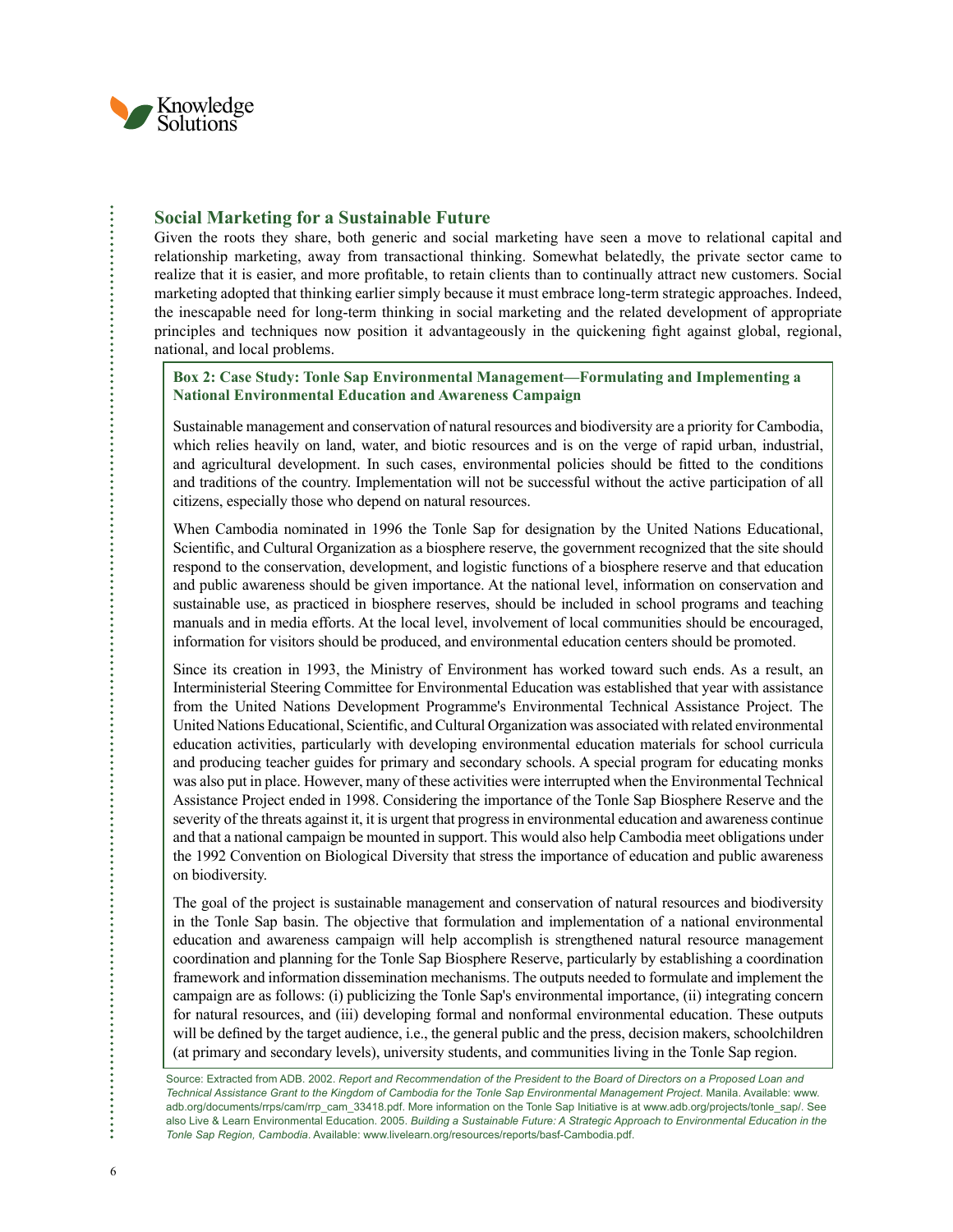## **Box 3: Case Study: Tonle Sap Sustainable Livelihoods—Educating for Protection of Natural Resources**

In Cambodia, decentralization and deconcentration have boosted local autonomy and participation in national development. Accordingly, the structures supporting this effort—at central, provincial, district, and commune levels—have received considerable assistance. But, given their short history, the impact on improved livelihoods, though encouraging, has been modest: there remains a need to strengthen institutions and processes at all levels. This includes improving cross-sectoral linkages in development planning, building skills for community-driven development, and raising awareness of the need to protect natural resources. Component 3 of the Project plans to build skills and awareness for Source: Live & Learn Environmental Education. 2006. *Good*  sustainable livelihoods.



*People, Good Environment: The Community Environment Awareness Flipchart*. Available: [http://www.livelearn.org/](http://www.livelearn.org/resources/manuals/comm%20flipchart_english.pdf) [resources/manuals/comm%20flipchart\\_english.pdf](http://www.livelearn.org/resources/manuals/comm%20flipchart_english.pdf)

Specifically, to help raise awareness of the need to

protect natural resources, the Project will (i) assemble educational materials on natural resource management, including those developed under component 3 of the ADB-assisted Tonle Sap Environmental Management Project; (ii) hold environmental awareness forums for staff of the Ministry of Agriculture, Forestry, and Fisheries, Ministry of Environment, Ministry of Rural Development, Ministry of Women's Affairs, their provincial departments, and commune leaders; (iii) prioritize villages according to their potential impact on resource extraction; (iv) assemble, train, and equip a mobile training team to extend environmental awareness in priority villages; (v) deliver the environmental awareness program; and (vi) conduct monitoring and evaluation. The activities will build on achievements under component 1 of the Tonle Sap Environmental Management Project, according to the principles developed under an ADB-assisted pilot and demonstration activity conducted in 2004. a

a See ADB. 2004. *Regional Technical Assistance for Promoting Effective Water Management Policies and Practices (Phase 3)*. Manila. Pilot and Demonstration Activity in the Kingdom of Cambodia for Developing and Testing Environmental Education and Awareness Methodologies and Tools. Available: [www.adb.org/documents/tars/reg/t\\_reg\\_6123\\_pda.pdf.](http://www.adb.org/documents/tars/reg/t_reg_6123_pda.pdf) See also Live & Learn Environmental Education. 2004. *Environmental Issues in the Tonle Sap: A Rapid Assessment of Perceptions*. Available: [www.livelearn.org/research/rap](http://www.livelearn.org/research/rap-tonlesap2004.pdf)[tonlesap2004.pdf;](http://www.livelearn.org/research/rap-tonlesap2004.pdf) *Learning Circle Facilitators' Guide to Promote Sustainable Development in the Tonle Sap*. Available: [www.livelearn.org/](http://www.livelearn.org/resources/manuals/lcfacilitatorsguidetonlesap.pdf) [resources/manuals/lcfacilitatorsguidetonlesap.pdf;](http://www.livelearn.org/resources/manuals/lcfacilitatorsguidetonlesap.pdf) *Community Theater Guide to the Water Awareness Program*. Available: [www.livelearn.](http://www.livelearn.org/resources/manuals/theatreguide.pdf) [org/resources/manuals/theatreguide.pdf](http://www.livelearn.org/resources/manuals/theatreguide.pdf)

Source: Extracted from ADB. 2005. *Report and Recommendation of the President to the Board of Directors on a Proposed Asian Development Fund Grant to the Kingdom of Cambodia for the Tonle Sap Sustainable Livelihoods Project*. Manila. Available: [www.adb.org/](http://www.adb.org/documents/rrps/cam/39603-cam-rrp.pdf) [documents/rrps/cam/39603-cam-rrp.pdf.](http://www.adb.org/documents/rrps/cam/39603-cam-rrp.pdf) More information on the Tonle Sap Initiative is at [www.adb.org/projects/tonle\\_sap/](http://www.adb.org/projects/tonle_sap/)

In 2009, Philip Kotler and Nancy Lee contributed to expand the traditional scope of social marketing by considering global poverty, 90% of which is found in developing countries,<sup>16</sup> from the viewpoint of the marketer.<sup>17</sup> They examined how marketing perspectives might drive poverty solutions that work by (i) segmenting the poverty

*A small group of thoughtful people could change the world. Indeed, it's the only thing that ever has.*

—Margaret Mead

Applying social marketing principles and techniques in developing countries is not new. Poverty is affected by behavioral choices, and behavior is influenced by the creation, communication, and delivery of products and services that modulate it. Therefore, from the 1980s organizations such as the World Bank started to use the term "social marketing" and have continued to promote interest in it. However, Philip Kotler and Nancy Lee's book is a valuable addition to the toolbox of development aid. It describes and illustrates with actual cases the major steps in planning, implementing, monitoring, evaluating, and controlling social marketing programs for poverty reduction; this level of analysis had been missing in all the previous work on helping the poor.

<sup>17</sup> Philip Kotler and Nancy Lee. 2009. *Up and Out of Poverty*. Pearson Education, Inc.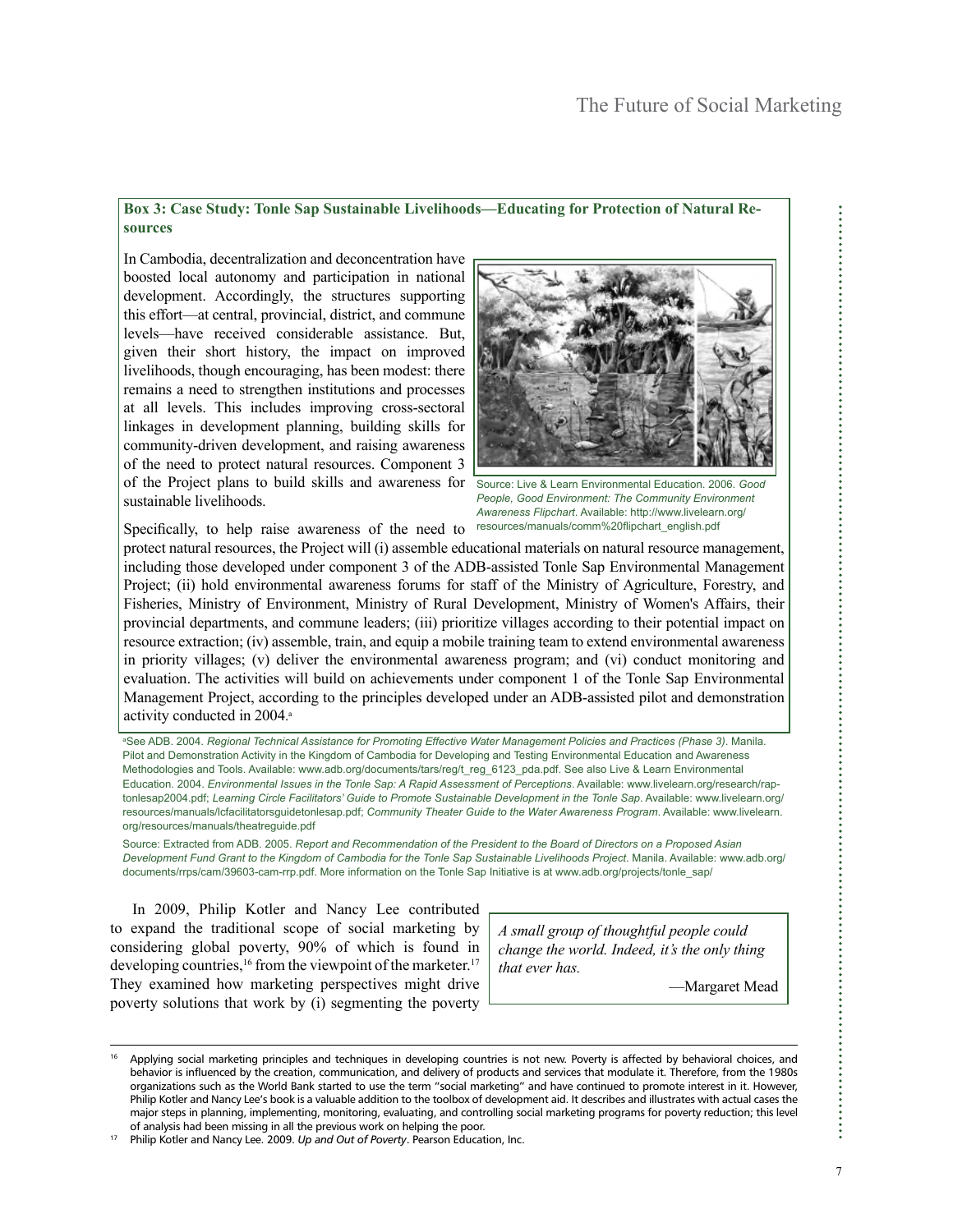

marketplace (who are the potential market segments for our efforts?); (ii) evaluating and choosing target market priorities (who should we focus on first or most?); (iii) determining desired behavior changes (what do we want them to do?); (iv) understanding barriers, benefits, and the competition for change (what do they think of the idea?); and (v) developing a desired positioning and strategic marketing mix (what do they need to do this?). They stressed the need to ensure an integrated approach by developing a social marketing plan and elucidating the distinct roles of the public sector, nongovernment organizations, and the private sector in poverty reduction.

## **Box 4: Outline of Social Marketing Planning**

#### **Executive Summary**

A brief summary highlighting plan stakeholders, background, purpose, target audience, major marketing objectives and goals, desired positioning, marketing mix strategies (4Ps), and evaluation, budget, and implementation plans.

#### **1.0 Background, Purpose, and Focus**

Who's the sponsor? Why are they doing this? What social issue and population will the plan focus on, and why?

#### **2.0 Situation Analysis**

- 2.1 SWOT: Organizational Strengths and Weaknesses, and Environmental Opportunities and Threats
- 2.2 Literature review and environmental scan of programs focusing on similar efforts: activities and lessons learned

#### **3.0 Target Audience Profile**

- 3.1 Demographics, geographics, relevant behaviors (including risk), psychographics, social networks, community assets, and stage of change (readiness to buy)
- 3.2 Size of target audience

#### **4.0 Marketing Objectives and Goals**

- 4.1 Campaign objectives: specifying t argeted behaviors and attitudes (knowledge and beliefs)
- 4.2 SMART goals: Specific, Measurable, Achievable, Relevant, and Time-bound changes in behaviors and attitudes

#### **5.0 Factors Influencing Adoption of the Behavior**

- 5.1 Perceived barriers to the targeted behavior
- 5.2 Potential benefits of the targeted behavior
- 5.3 Competing behaviors and forces
- 5.4 Influence of important others

#### **6.0 Positioning Statement**

How do we want the target audience to see the targeted behavior and its benefits relative to alternative or preferred ones?

- **7.0 Marketing Mix Strategies (Using the 4Ps to Create, Communicate, and Deliver Value for the Behavior)** 
	- 7.1 Product: Benefits from performing behaviors and any products or services offered to assist adoption

Core Product: Desired audience benefits promised in exchange for performing the targeted behavior

Actual Product: Features of basic product or service e.g., HIV/AIDS test, exercise, number of daily fruits and vegetables

÷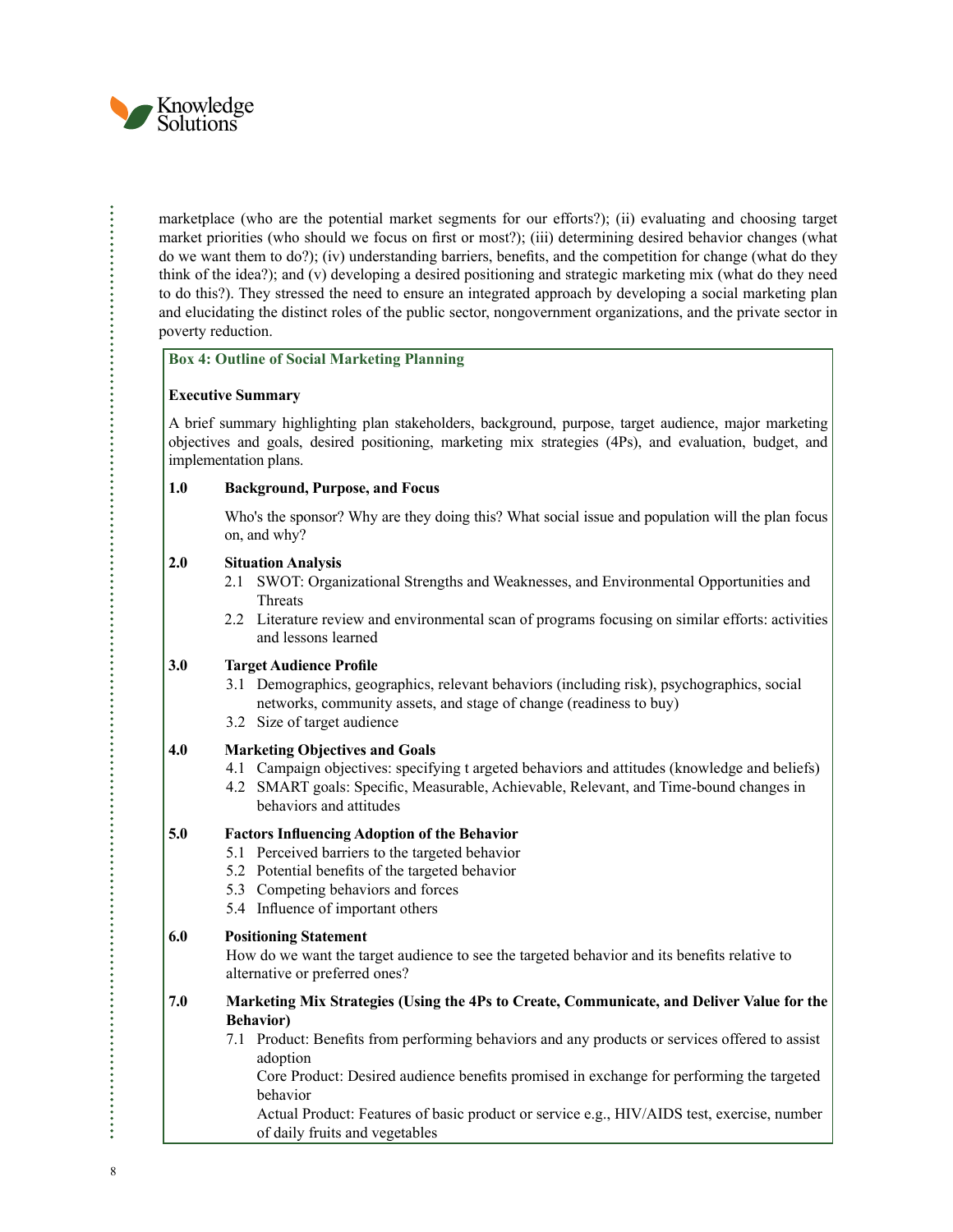......

|             |                                                        | Augmented Product: Additional products and services to help perform the behavior or<br>increase appeal                               |  |  |
|-------------|--------------------------------------------------------|--------------------------------------------------------------------------------------------------------------------------------------|--|--|
|             |                                                        | 7.2 Price: Costs that will be associated with adopting the behavior and any monetary and<br>nonmonetary incentives and disencentives |  |  |
|             |                                                        | Costs: Money, time, physical effort, psychological                                                                                   |  |  |
|             |                                                        | Price-Related Tactics to Reduce Costs: Monetary and nonmonetary incentives and                                                       |  |  |
|             |                                                        | disincentives                                                                                                                        |  |  |
|             |                                                        | 7.3 Place: Making access convenient                                                                                                  |  |  |
|             |                                                        | Creating convenient opportunities to engage in the targeted behaviors and/or access<br>products and services                         |  |  |
|             |                                                        | 7.4 Promotion: Persuasive communications highlighting product or service benefits, features,<br>fair price, and ease of access       |  |  |
|             |                                                        | Messages                                                                                                                             |  |  |
|             |                                                        | Messenger                                                                                                                            |  |  |
|             |                                                        | Creative and Executional Strategy                                                                                                    |  |  |
|             |                                                        | Media Channels and Promotional Items                                                                                                 |  |  |
| 8.0         | <b>Plan for Monitoring and Evaluation</b>              |                                                                                                                                      |  |  |
|             |                                                        | 8.1 Purpose and audience for monitoring and evaluation                                                                               |  |  |
|             |                                                        | 8.2 What will be measured: inputs, outputs, outcomes, and impact                                                                     |  |  |
|             |                                                        | 8.3 How and when measures will be taken                                                                                              |  |  |
| 9.0         | <b>Budget</b>                                          |                                                                                                                                      |  |  |
|             |                                                        | 9.1 Costs for implementing marketing plan, including additional research and monitoring and<br>evaluation plan                       |  |  |
|             |                                                        | 9.2 Any anticipated incremental revenues, cost savings, or partner contributions                                                     |  |  |
| <b>10.0</b> | <b>Plan for Implementation and Campaign Management</b> |                                                                                                                                      |  |  |
|             |                                                        | Who will do what and when, including partners and their roles?                                                                       |  |  |

Source: Philip Kotler and Nancy Lee. 2009. *Up and Out of Poverty*. Pearson Education, Inc.

Note: Other downloadable planning documents for prioritizing target audiences, determining desired behaviors, identifying audience barriers, using the 4 Ps for reducing audience barriers, and developing a comprehensive social marketing plan are at [Up and Out of](http://www.upandoutofpoverty.com/)  [Poverty](http://www.upandoutofpoverty.com/). 2010. Available: [www.upandoutofpoverty.com/](http://www.upandoutofpoverty.com/)

## **Further Reading**

ADB. 2010a. *[New-Age Branding and the Public Sector](http://www.adb.org/documents/information/knowledge-solutions/new-age-branding-and-the-public-sector.pdf)*. Manila. Available: [www.adb.org/documents/](http://www.adb.org/documents/information/knowledge-solutions/new-age-branding-and-the-public-sector.pdf) [information/knowledge-solutions/new-age-branding-and-the-public-sector.pdf](http://www.adb.org/documents/information/knowledge-solutions/new-age-branding-and-the-public-sector.pdf)

―――. 2010b. *[Marketing in the Public Sector](http://www.adb.org/documents/information/knowledge-solutions/marketing-in-the-public-sector.pdf)*. Manila. Available: [www.adb.org/documents/information/](http://www.adb.org/documents/information/knowledge-solutions/marketing-in-the-public-sector.pdf) [knowledge-solutions/marketing-in-the-public-sector.pdf](http://www.adb.org/documents/information/knowledge-solutions/marketing-in-the-public-sector.pdf)

Philip Kotler and Gerald Zaltman. 1971. Social Marketing: An Approach to Planned Social Change. *Journal of Marketing*. Vol. 35, pp. 3–12.

Philip Kotler and Nancy Lee. 2007. *Marketing in the Public Sector: A Roadmap for Improved Performance*. Pearson Education, Inc.

―――. 2009. *Up and Out of Poverty*. Pearson Education, Inc.

[Turning Point](http://www.turningpointprogram.org/index.html). 2010. Available: [www.turningpointprogram.org/index.html](http://www.turningpointprogram.org/index.html)

#### **For further information**

Contact Olivier Serrat, Head of the Knowledge Management Center, Regional and Sustainable Development Department, Asian Development Bank (oserrat@adb.org).